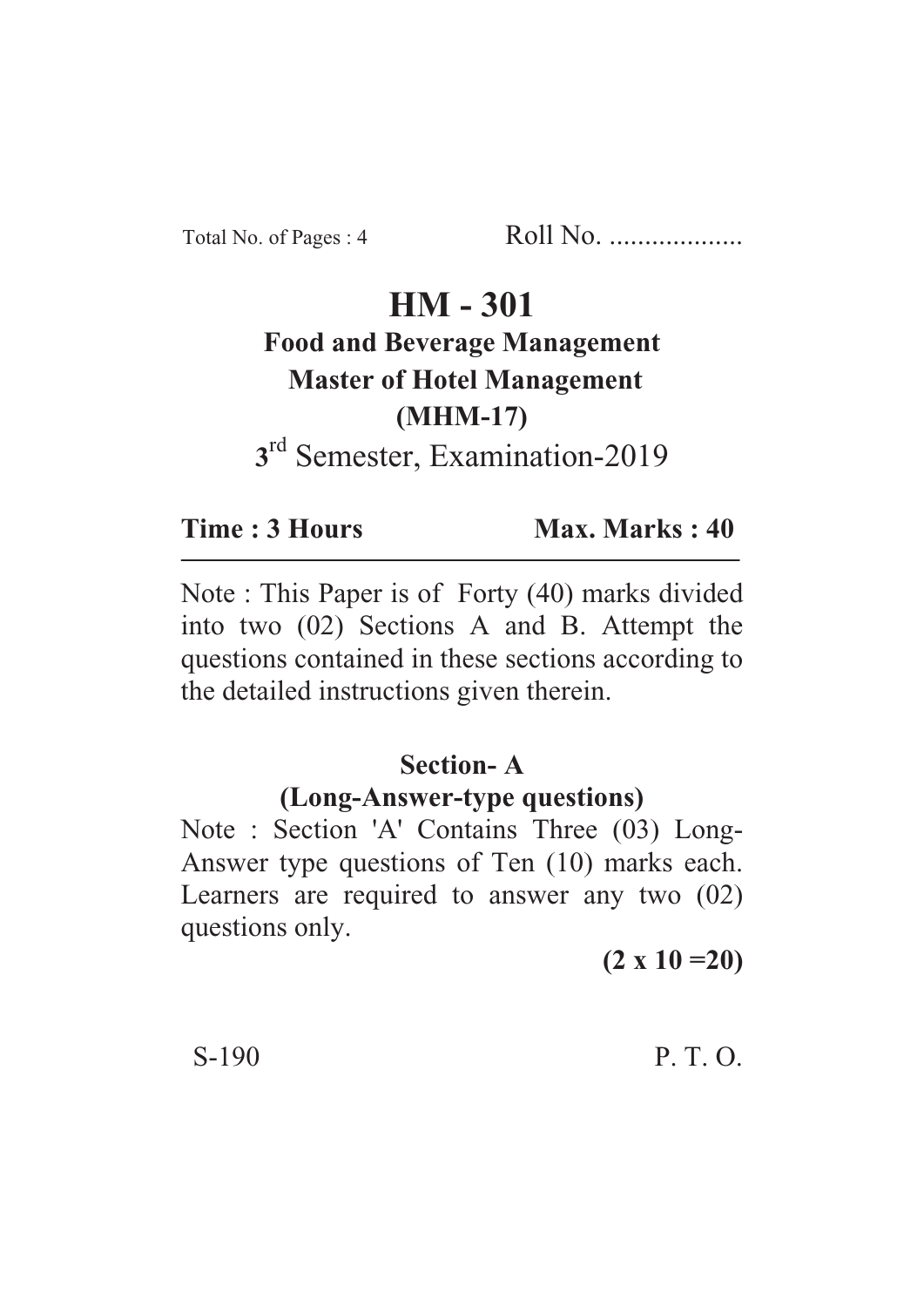- 1. Explain the factors you would consider while planning to open a restaurant.
- 2. What is Standard purchase specification? Give examples of it for food and beverages. Justify its use in purchase.
- 3. Write short notes on
	- a. Food Cost
	- b. Issuing
	- c. Storing
	- d. Stock taking
	- e. Inventory

#### **Section - B**

#### **(Short-Answer-Type questions)**

Note : Section 'B' contains six (06) Short- answer type questions of Five (05) marks each. Learners are required to answer any Four (04) questions only.

**(4x5=20)**

S-190